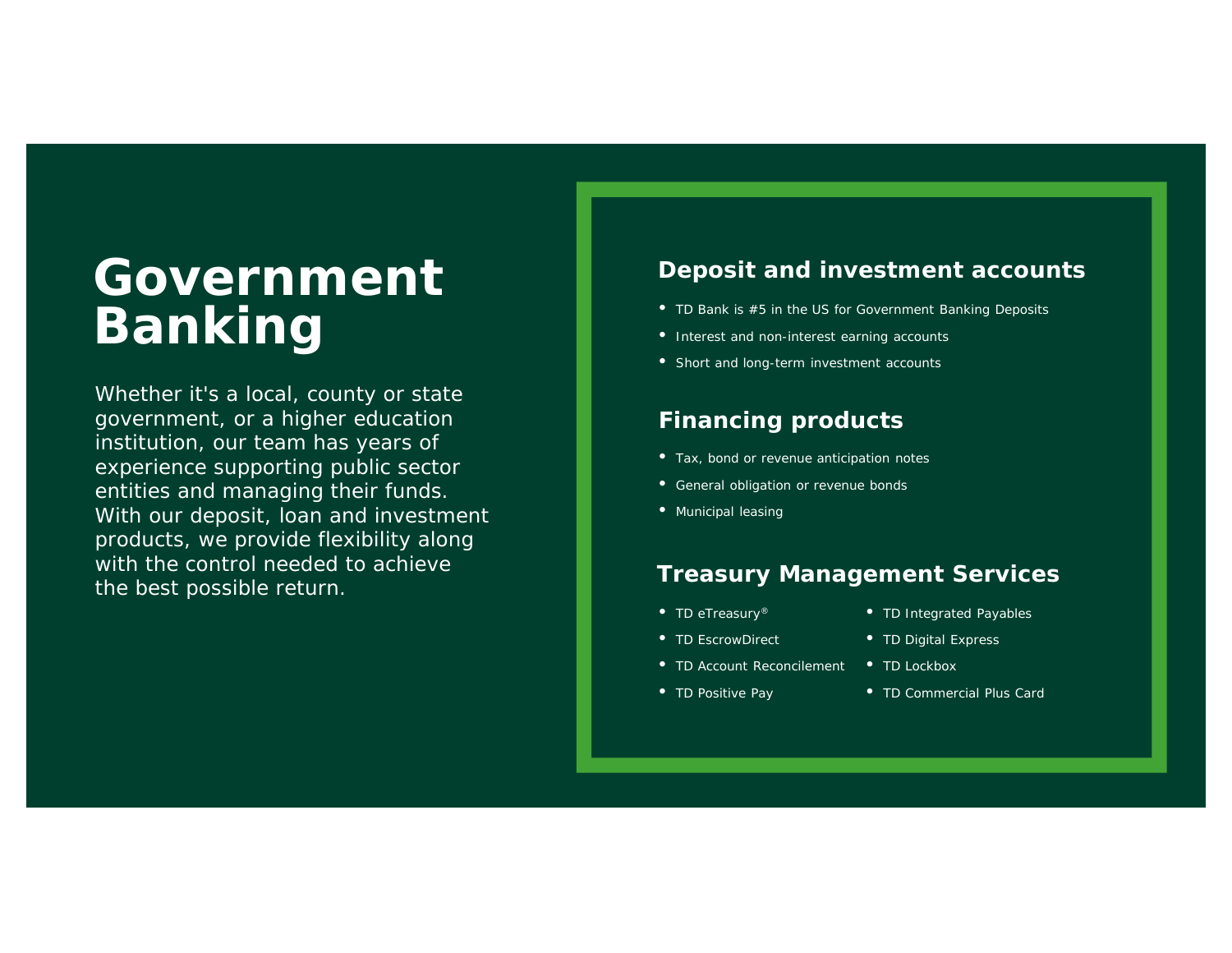



**Cheryl Griffith** Government Banking Group Manager Relationship Manager Union County



**Lisa Semple** Relationship Manager Sussex, Morris, Somerset, Middlesex, Mercer, Hunterdon, and Warren Counties



#### **Melissa D'Alessandro**

Relationship Manager Gloucester, Cumberland, Salem, Atlantic, Cape May, Camden, and Burlington Counties



**Daniel Rodriguez**

Relationship Manager Bergen, Hudson, Passaic, and Essex Counties



# **Gordon Thomas**

Relationship Manager Camden, Ocean, and Monmouth Counties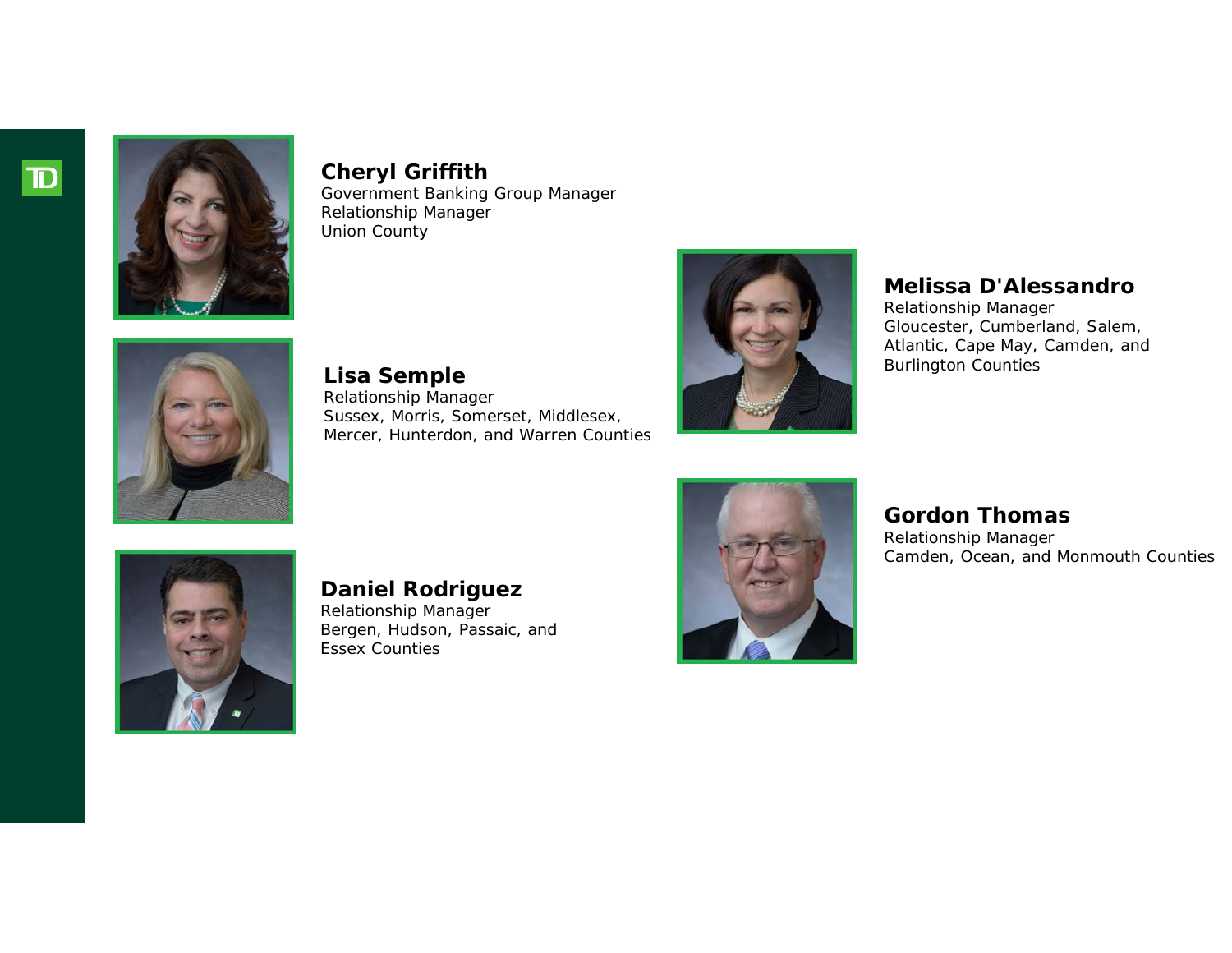**Cheryl L. Griffith Senior Vice President, Government Banking Group Manager of NY, NJ, and PA One Royal Road Flemington, NJ 08822 Phone: (908) 237-4723 Email: Cheryl.Griffith@td.com**



Cheryl Griffith, Senior Vice President, is the Government Banking Group Manager for Metro NY/NJ/PA of TD Bank, America's Most Convenient Bank®. She is responsible for managing the growth, retention, and profitability of the Government Banking portfolio. Additionally, she supervises a team of eight Relationship Managers and three Account Managers in the respective markets.

Collectively, her team manages 62 percent of TD Bank's overall Government Banking Deposit Portfolio. This portfolio consists of deposits from over 800 clients, along with a sizeable short-term loan portfolio. Footprint wide, the TD Bank Government Banking portfolio is ranked 5th in North America based on overall deposits. This is especially noteworthy given that TD Bank is only located on the East Coast.

Cheryl began her banking career in 1981 as a part-time teller. Remaining in Retail Banking for a time, she worked for Peoples National Bank of Central Jersey and United Jersey Bank. Her last retail assignment was that of Store Manager from 1987-1988. She then transitioned to Government Banking as a Relationship Officer in 1993 and joined TD Bank as a GBRM in 2000. She was named "Government Banker of the Year" in 2001.

From 2010 to 2017, Cheryl was the Head of Government Banking at TD Bank, achieving the tremendous accomplishment of transforming the business into a sustainable growth model of profitability and efficiency. Upon reaching pre-set milestones a year ahead of schedule in November 2017, the Government Banking teams migrated back into the Local Regional Market structure, under the Regional Presidents.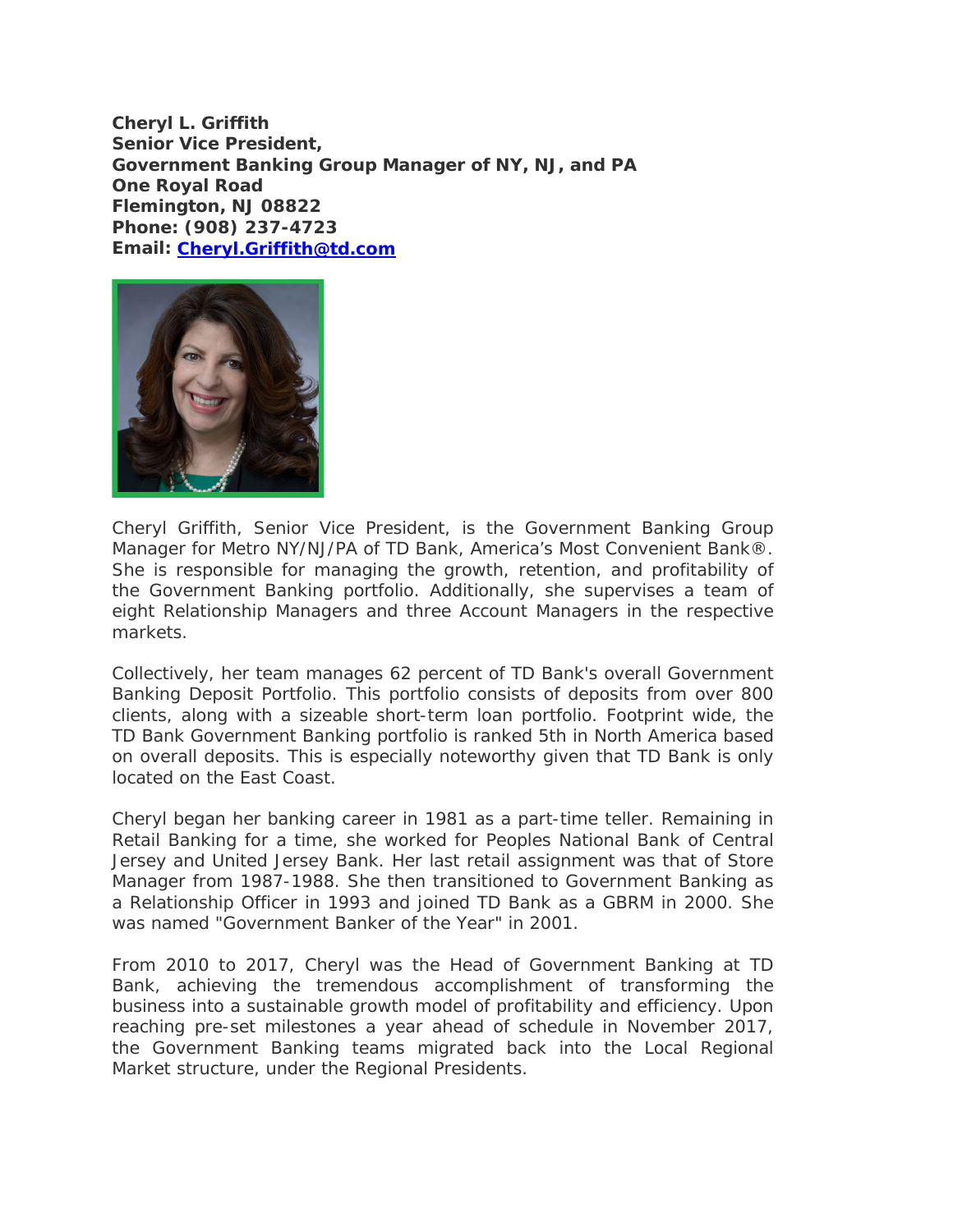Cheryl is a member of numerous noteworthy and visible organizations including the National Association of State Treasurers, the Association of School Board International, the National Government Finance Officers Association, the New Jersey Association of School Business Officials, and the New York State GFOA. She is a Trustee for the NJ League of Municipalities Education Foundation. Cheryl is also active in the NJ Honor Flight, which honors Veterans from the Korean War, Vietnam War and World War II, by organizing an annual trip to DC which visits the War Memorials.

An advocate for TD Women in Leadership and TD GenNext US, Cheryl currently participates in numerous mentoring programs, advising both women and men within the TD Bank organization.

Cheryl has successfully completed TD's Executive Build for the Future Program. She has been a panelist/speaker for The National Diversity Council's Women in Leadership events in NYC and Florida.

Cheryl is a 1991 graduate of American Institute of Banking. She also completed Disney's Approach to Leadership Excellence in February 2014. In January, 2015 she very proudly completed Rutgers Executive Woman Leadership Program. She resides in Clinton, NJ.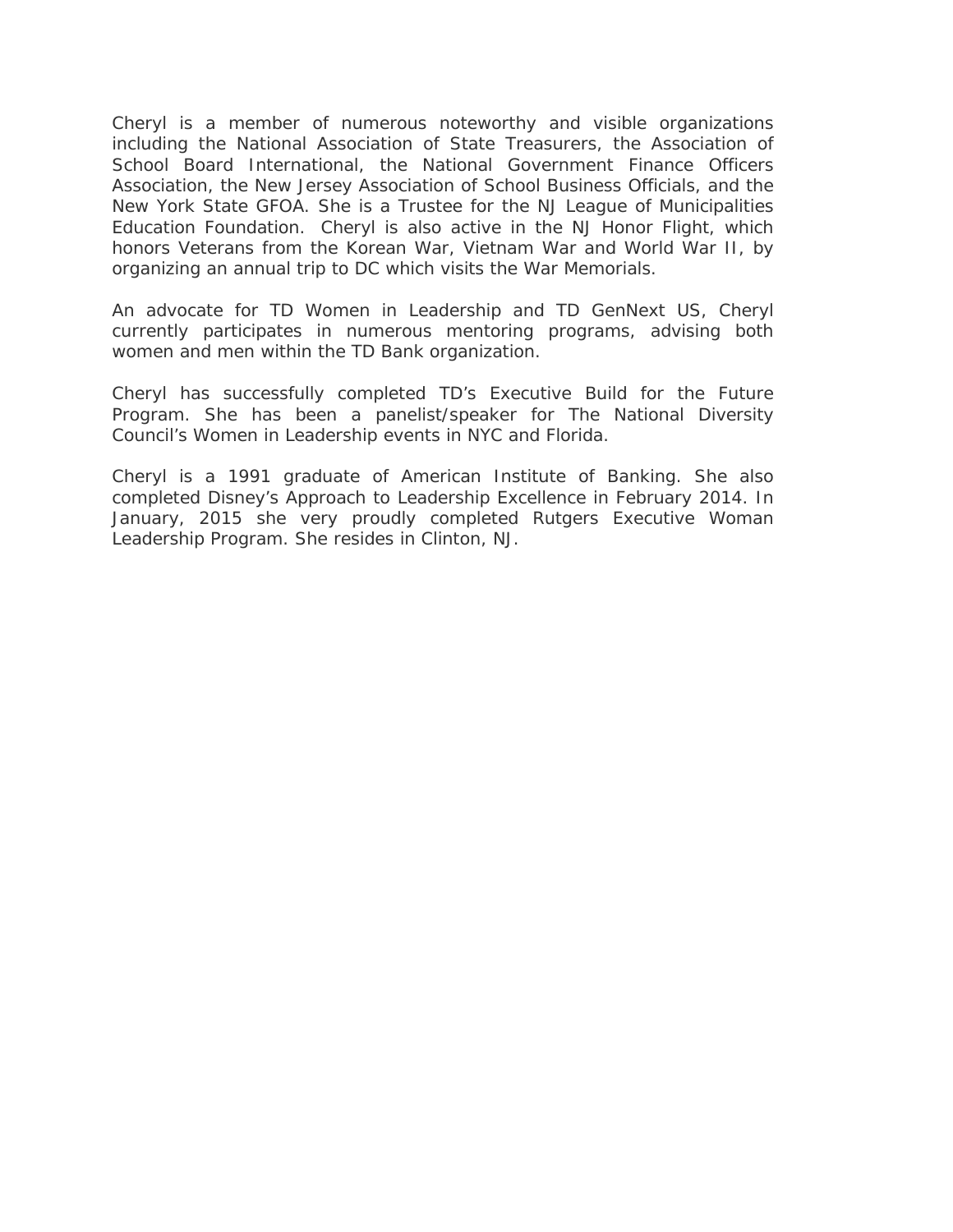**Lisa Semple, Vice President Government Banking Relationship Manager One Royal Road Flemington, NJ 08822 Phone: (908) 237-4713 Email: Lisa.Semple@td.com**



Lisa Semple joined TD Bank in 2001 through the Commerce Bank acquisition. With over 30 years of banking experience, 19 of which have been dedicated to the Government Banking sector, she is responsible for servicing and growing the TD Bank's Government Banking services in Warren County, Hunterdon County, Middlesex County, Somerset County, Sussex County, Morris County and Mercer County.

Prior to Government Banking, Lisa has served in Branch Operations and Treasury Management Sales. She has a BS in Business Administration from Rider University and is a long-time member of the NJASBO, GFOA, NJAC, and NJTCTA.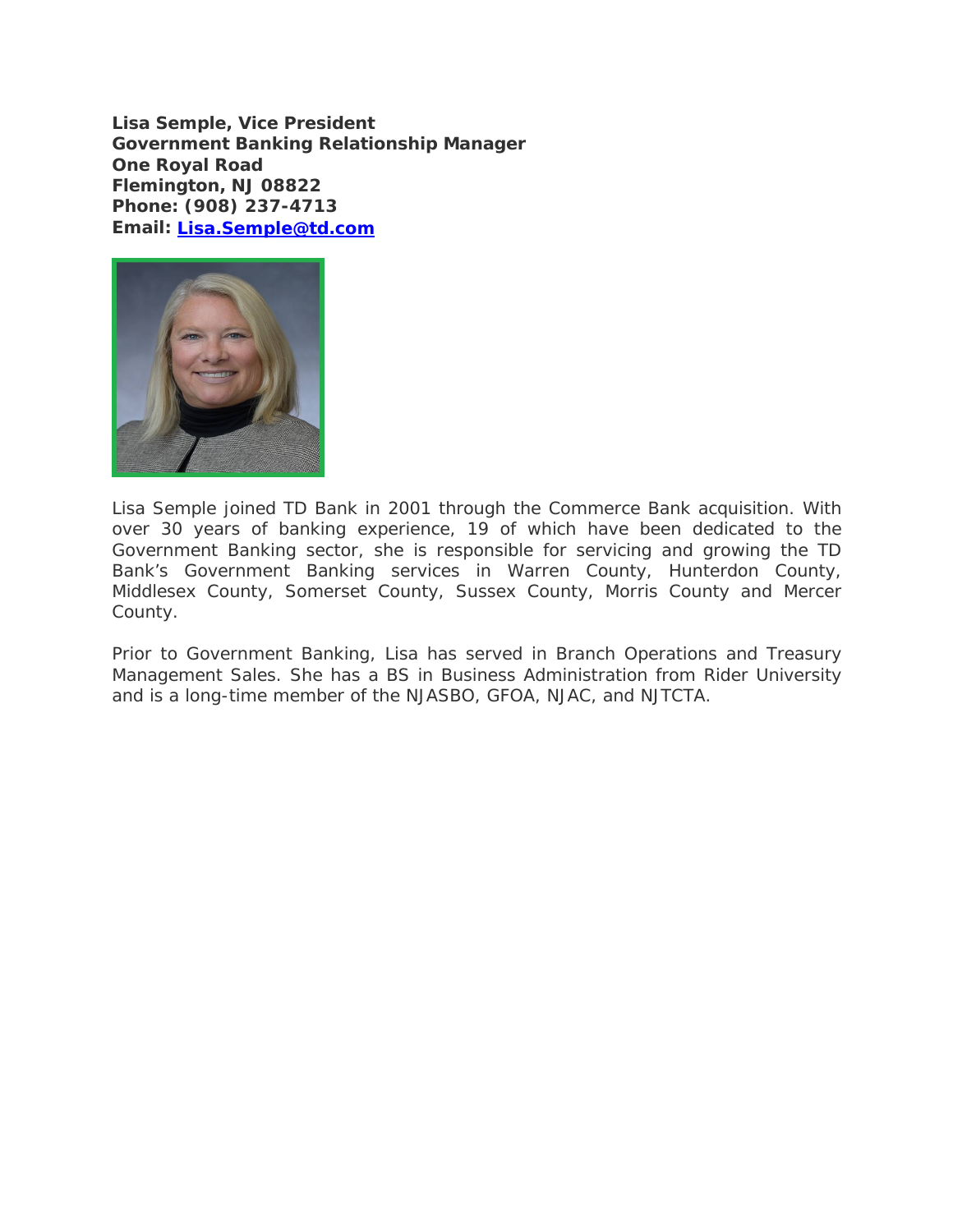**Daniel Rodriguez, Vice President Relationship Manager 1000 MacArthur Blvd Mahwah, NJ 07430 Phone: (201) 236-2668 Email: Daniel.Rodriguez@td.com**



Daniel Rodriguez is a Vice president and Relationship Manager. Daniel has over 25 years of banking experience, with an extensive background in retail and government banking. His territories encompass Bergen, Hudson, Passaic, and Essex counties with responsibilities in business development and managing the portfolios of municipal entities.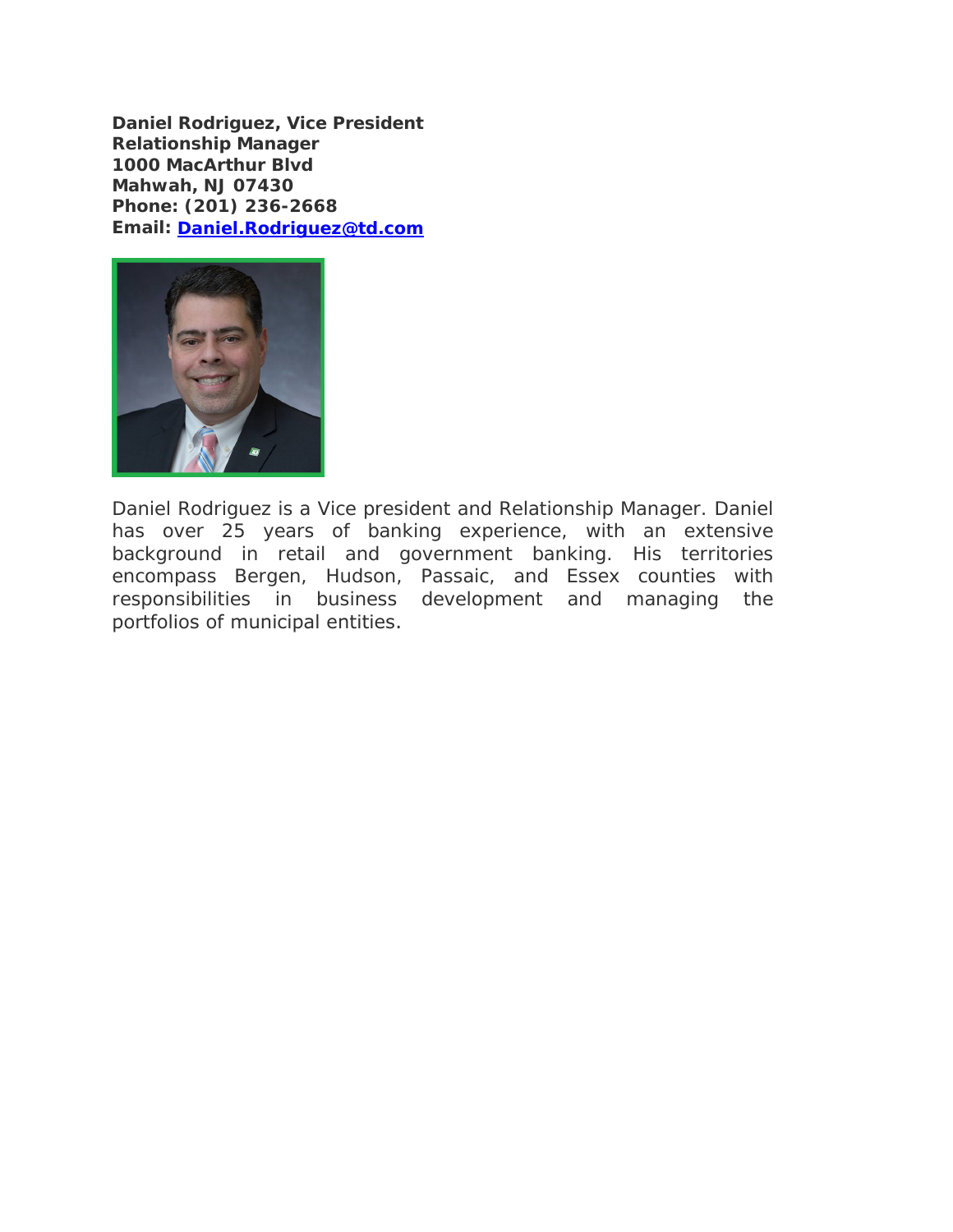**Melissa D'Alessandro, Vice President Relationship Manager 201 West High Street First Floor Glassboro, NJ 08028 Phone: (856) 302-4512 Email: Melissa.A.Dalessandro@td.com**



Melissa is the Government Banking Relationship Manager for Gloucester, Cumberland, Salem, Atlantic, Cape May, Camden and Burlington Counties in Southern New Jersey. She joined TD Bank, N.A. in 2001 and is responsible for developing new business, managing the profitability of her portfolio, servicing the customer's needs, maintaining relationships with line partners, referrals, and attending networking events and conventions.

Prior to joining the Government Banking Team, Melissa was TD Bank's Retail Market Manager (RMM) for Gloucester and Cumberland Counties. Before that, Melissa worked as TD Bank's Treasury Management Sales Officer, covering Gloucester, Cumberland, Atlantic, Cape May and Camden Counties.

Prior to joining TD Bank, N.A. Melissa held the similar positions in Commercial Banking at PNC Bank and CoreStates Bank.

Melissa has a Finance Degree from Stockton University and has been in the banking industry since 1993. She sits on the Board of Trustees for the Burlington County Institute of Technology Foundation.